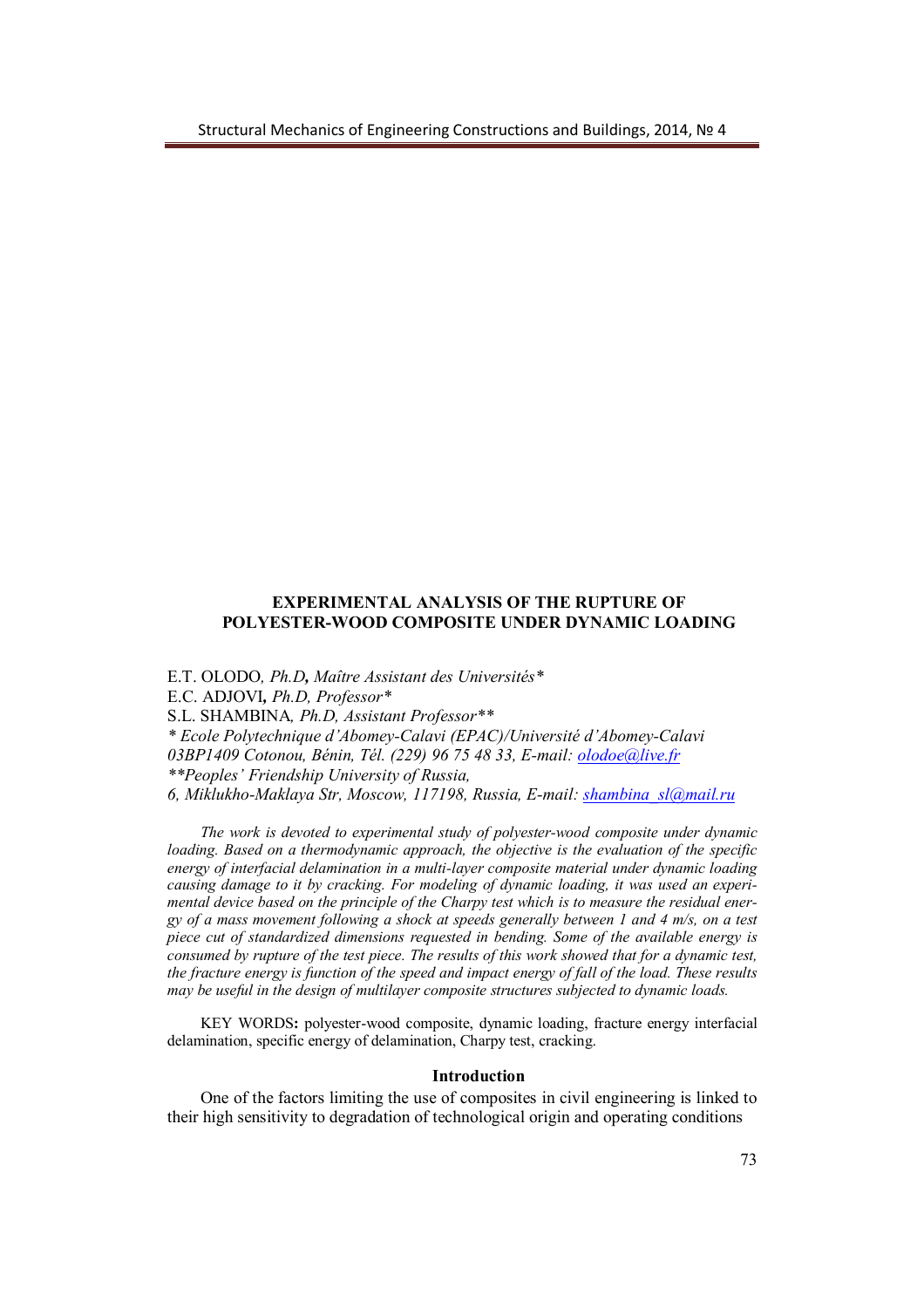Structural Mechanics of Engineering Constructions and Buildings, 2014, № 4

hat can induce the initiation of interfacial delamination and/or the accumulation of damage causing a decrease in their strength characteristics. These composite structures undergo changes at high speed of deformation during impact or explosion accelerating the spread of cracks and damage. Structures and composite systems sizing so appeals to various tools, such as the prediction of initiation of microcracks by using the theory of damage [1], the holding of structures cracked using the mechanics of breaking (linear or nonlinear) [2], [3], the theory of buckling, loads limits, or even resistance to fatigue. In the latter case claiming cyclic and/or vibration stresses, is more often overlooked the effect of frequency.

Quick stress are often referred to as "dynamic" when the effects of inertia can no longer be neglected, and the kinetic energy involved is not negligible with regard to the energy of deformation. The dimensioning of structures becomes much more difficult to perform. Under these conditions, an experimental analysis for the understanding of the phenomena of impact fracture becomes evident. These tests are all or nothing or undersigned structure. There are enough systematically deformation  $10s^{-1}$ speeds for which testing machines have a close enough architecture that are used to characterize the behavior and fracture of materials under quasi-static loading, although the inertia of the testing machine makes the difficult discharge. Secondly, for loads greater than  $100s^{-1}$ , typically used a montage of Hopkinson-Kolsky bar [4], [5] allowing, depending on the device, apply a load of compression, traction or torsion. Beyond  $1000s^{-1}$ , one of the privileged means of investigation is loaded by shock [6] obtained either by impact of plates using powder or gas launchers, explosive.

Number of studies on the behaviour of composites under dynamic loading conducted, inter alia, in [7], [8], [9]. However the small number of experimental data related to rupture and evaluation of the characteristics of resistance to cracking composites under dynamic loading slows the development of standards for damage of composite structures.

The present work proposes an experimental method of evaluation of interfacial delamination specific energy of a composite polyester-wood, under dynamic loading following a normal failure mode.

### **1. Materials and methods**

### **1.1. Description of the test**

The purpose of the test material is a polyester-wood composite (fig. 1), whose mechanical properties under static and long term loadings were the subject of a study in [10], [11].



Fig.1. Fiber-Glass-Wood composite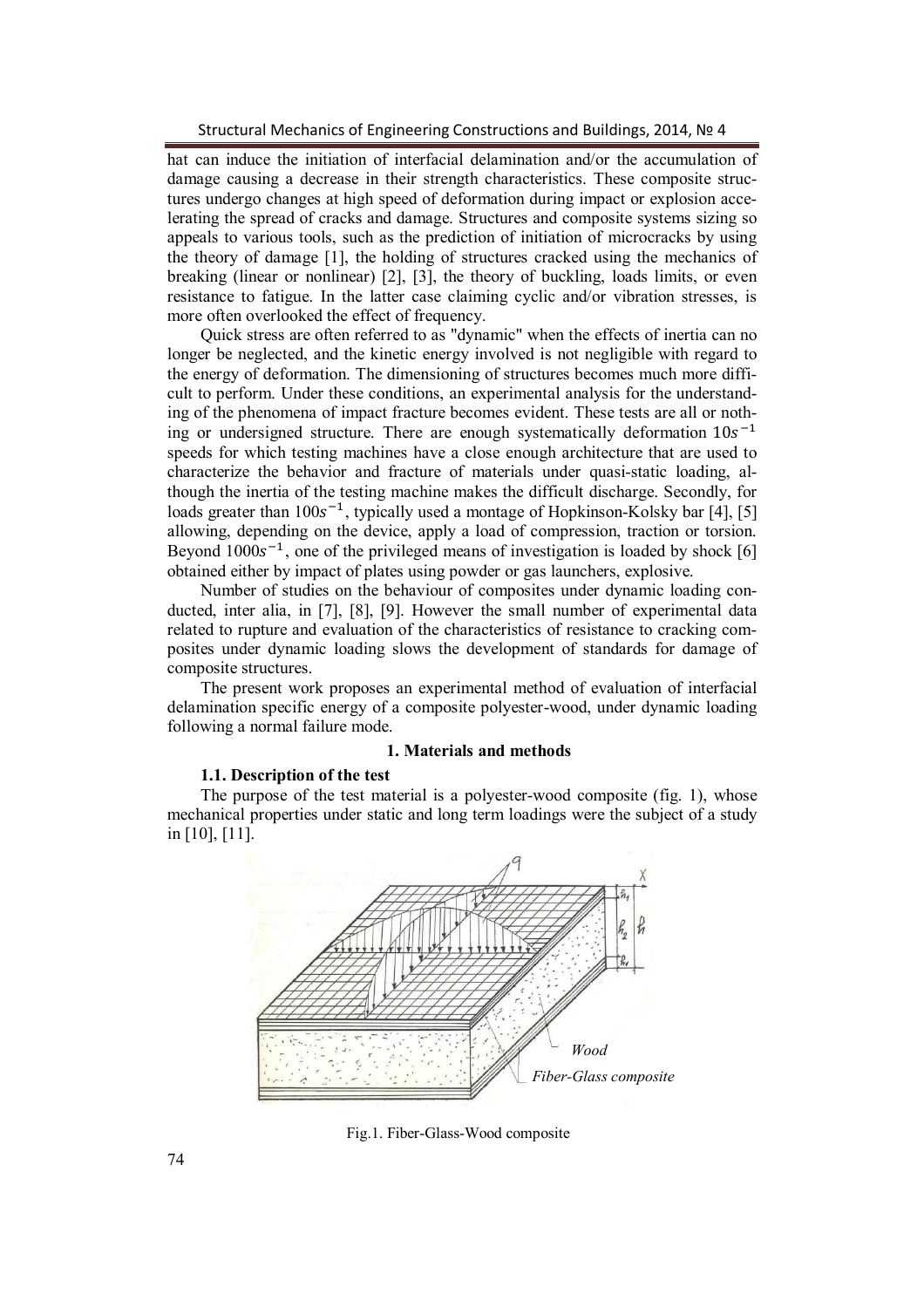Modeling of dynamic loading, it is used an experimental device based on the principle of the Charpy test, which consists in measuring the residual energy of a mass moving from shock at speeds generally between 1 and 4 m/s, on a test piece cut to standardized dimensions requested flexural. Some of the available energy is consumed by the rupture of the test piece. The schematization of the test is shown in figure 2.

The specific energy of breaking  $U<sub>g</sub>$  is defined as energy  $A<sub>g</sub>$  necessary to the emergence of a new area of cracking  $D_s$ :

$$
U_g = \frac{A_g}{D_s}.\tag{1}
$$

For composites, the specific energy of quasi-static test failure has a value between  $10^2$  and  $10^3$  J/m<sup>2</sup>. As part of this work the object of study test piece is a bilayer composite: the top layer is a laminated wooden pine with dimensions  $a \times b \times c$  respectively the length, width and thickness. The bottom layer is a glass/polyester composite laminate with dimensions  $a \times b \times h$  - respectively the length, width and thickness including the numeric values are reported in tables 1 and 2. The adhesive used for gluing of layers is a bi-component thermosetting epoxy, which the thickness does not exceed 0,1 mm, because only the thermosetting resins can withstand updates under significant loads and are, therefore, suitable for use as structural adhesives [12] only. The hardening of the adhesive is obtained by room temperature for 24 hours. The test piece embedded in the test machine has initial cracking and undergoes a load with a free fall of the mass movement, leading to an increase of interfacial crack.

Before the start of the test, an initial cracking of length  $l_s$  is made on the test piece (fig. 2a) which is then embedded in the testing machine. At the left end of the bottom layer is fixed a load of mass *m* with a wire of length *L*. This experimental device allows to consider that the wire is imponderable and absolutely rigid. The mass *m* is set so that the deformation of the bar is zero. This position of the mass corresponds to the zero potential. For loading, the mass is at a height *H* above the zero level (corresponding to the zero potential). The height *H* corresponds to the lower limit of the potential energy stored leading to the evolution of the crack. The balance of the system after loading is shown in figure 2 where the position of the mass *m* is given by the arrow  $f$  of the lower layer and the crack length increases from  $l_s$  to a value  $l_e$ .



# **1.2. Modelisation**

The potential energy of the mass at the time  $t_0$  will be:

$$
U_H = mgH, \ g = 9.81m/s^2. \tag{2}
$$

75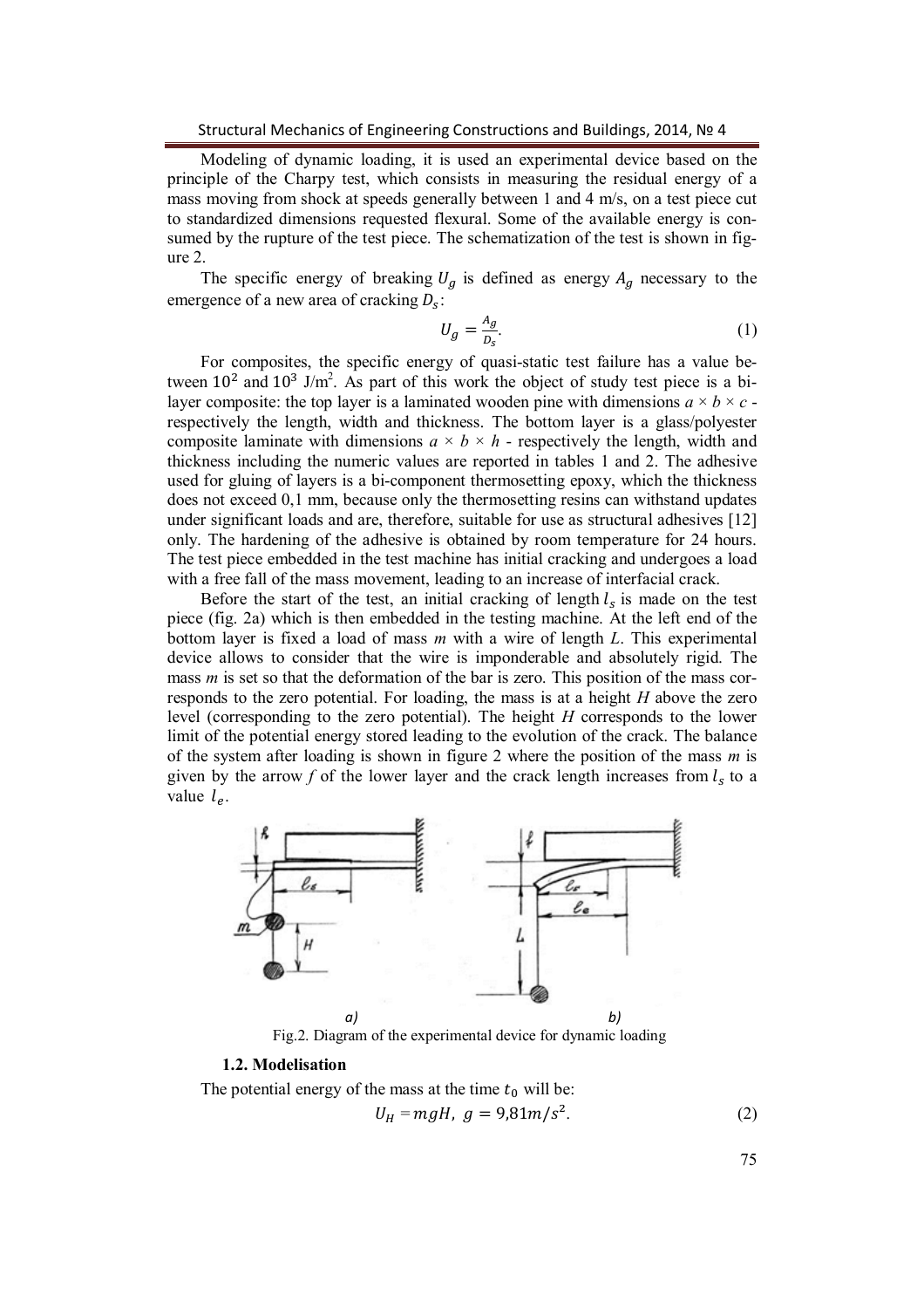The expression (2) corresponds to the energy deployed to increase the cracked surface  $D_s$ . So be it:

 $U_b$  - the potential energy accumulated by the inflected layer;  $A$  - the energy dissipation during the vibration of the lower layer;  $U_f = mgf$  - the change in the potential energy of the mass (*f* is the arrow on the bottom layer).

We consider that the energy dissipation *A* is comparable to  $U_h$ .

The energy balance before and after loading will be written in the following form:

$$
U_H = U_b + A - U_f + g_{dyn} D_s. \tag{3}
$$

Considering that the crack propagation speed is quasi constant (with the exception of the beginning and the end of cracking), we obtain the expression of the specific energy of delamination in the following form:

$$
U_{g}{}_{dyn} = \frac{(U_H + U_f - U_b - A)}{D_S}.\tag{4}
$$

### **2. Results and discussions**

Experimental results are presented in table 1 for the load of mass  $m = 2.6g$  and in table 2 for the load of mass  $m = 10, 5g$ . The loading speed has the expression  $v =$  $(2gH)^{0,5}$ , *H* - the distance of fall (fig. 2), *g* - the acceleration due to gravity, *I* - moment of inertia of the delamination surface.

| $N_2$ test     | $E$ , Pa                | a, M   | b, M   | $h_{\rm M}$ | I, M <sup>4</sup> | m, kg  | Н, м | $l_s$ , M | le, M |  |
|----------------|-------------------------|--------|--------|-------------|-------------------|--------|------|-----------|-------|--|
|                | $4,00E + 09$            | 0,0999 | 0.0511 | 0,001       | 4,26E-12          | 0,0026 | 0.66 | 0.025     | 0.031 |  |
| $\overline{2}$ | $4,00E + 09$            | 0,0999 | 0.0511 | 0,001       | 4,26E-12          | 0,0026 | 0.76 | 0.031     | 0,035 |  |
| 3              | $4,00E + 09$            | 0,0999 | 0.0511 | 0,001       | 4,26E-12          | 0,0026 | 0.96 | 0.035     | 0,04  |  |
| 4              | $4,00E + 09$            | 0,0999 | 0.0511 | 0,001       | 4,26E-12          | 0,0026 | 1,16 | 0.04      | 0,045 |  |
| 5              | $4,00E + 09$            | 0,0999 | 0.0511 | 0.0         | 0.0               | 0,0026 | 0.0  | 0.0       | 0,045 |  |
|                | Continuation of Table 1 |        |        |             |                   |        |      |           |       |  |

*Table 1. Treatment of experimental data for the load of mass m = 2,6g*

| $No$ test. $Dl$ , м |       | $f_{\rm M}$ | $U_b$ , J                 | $P_{stat}$ | $U_{rup}$ , J | $Ds, M^2$ | $U_{g\,dyn}$ J/ $\text{M}^2$ | v, M/S | $U_{g\,\text{dyn}}/U_{g\,\text{stat}}$ |
|---------------------|-------|-------------|---------------------------|------------|---------------|-----------|------------------------------|--------|----------------------------------------|
|                     | 0.006 |             | 1,49E-05 1,89E-07         | 0.0        | $1,68E-02$    | 0,000307  | 54,8                         | 3.59   | 8.76                                   |
| 2                   | 0.004 |             | 2,14E-05 2,73E-07         | 0.0        | $1,94E-02$    | 0.000205  | 94,7                         | 3.86   | 15,1                                   |
| 3                   |       |             | $0,005$ 3,19E-05 4,07E-07 | 0.0        | 2,45E-02      | 0.000256  | 95,7                         | 4,33   | 15,3                                   |
| $\overline{4}$      | 0.005 |             | 4,54E-05 5,79E-07         | 0.0        | 2,96E-02      | 0.000256  | 115,0                        | 4,77   | 18,4                                   |
|                     | 0.0   | 0.008       | 0.0                       | 1,2        | 0.0           | 0.0       | $U_{\text{g stat}} = 6,25$   | 0.0    | 0.0                                    |

*Table 2. Treatment of experimental data of the load of mass m = 10,5g*

| $N_2$ test     | $E$ , Pa     | a, M   | b, M   | h, M  | I, M <sup>4</sup> | m, kg  | $H$ , м | $l_s$ , M | le, M |
|----------------|--------------|--------|--------|-------|-------------------|--------|---------|-----------|-------|
|                | $4,00E + 09$ | 0,1004 | 0,0414 | 0,001 | 3,45E-12          | 0.0105 | 0,1     | 0,004     | 0,02  |
| 2              | $4,00E + 09$ | 0,1004 | 0,0414 | 0,001 | 3,45E-12          | 0.0105 | 0,12    | 0.02      | 0,036 |
| 3              | $4,00E + 09$ | 0,1004 | 0,0414 | 0,001 | 3,45E-12          | 0.0105 | 0,2     | 0.036     | 0.052 |
| $\overline{4}$ | $4,00E + 09$ | 0,1004 | 0,0414 | 0,001 | 3,45E-12          | 0,0105 | 0,25    | 0.052     | 0,067 |
| 5              | $4,00E + 09$ | 0,1004 | 0.0414 | 0,001 | 3,45E-12          | 0.0105 | 0,3     | 0,067     | 0.084 |
| 6              | $4,00E + 09$ | 0.0999 | 0.0511 | 0.0   | 0.0               | 0.0105 | 0.0     | 0,05      | 0.0   |

*Continuation of Table 2*

| $N_2$ test $D_1$ , | M | M      |           | ۳<br>stat: | $^{\prime}$ rup, | $M^{\sim}$ | $U_q$ dyn, J/M <sup>2</sup>  v, M/S  $U_q$ <sub>dyn</sub> / $U_q$ <sub>stat</sub> |      |  |
|--------------------|---|--------|-----------|------------|------------------|------------|-----------------------------------------------------------------------------------|------|--|
|                    |   | 99E-05 | $.03E-06$ |            | $1,03E-02$       | 0.000662   |                                                                                   | 1.40 |  |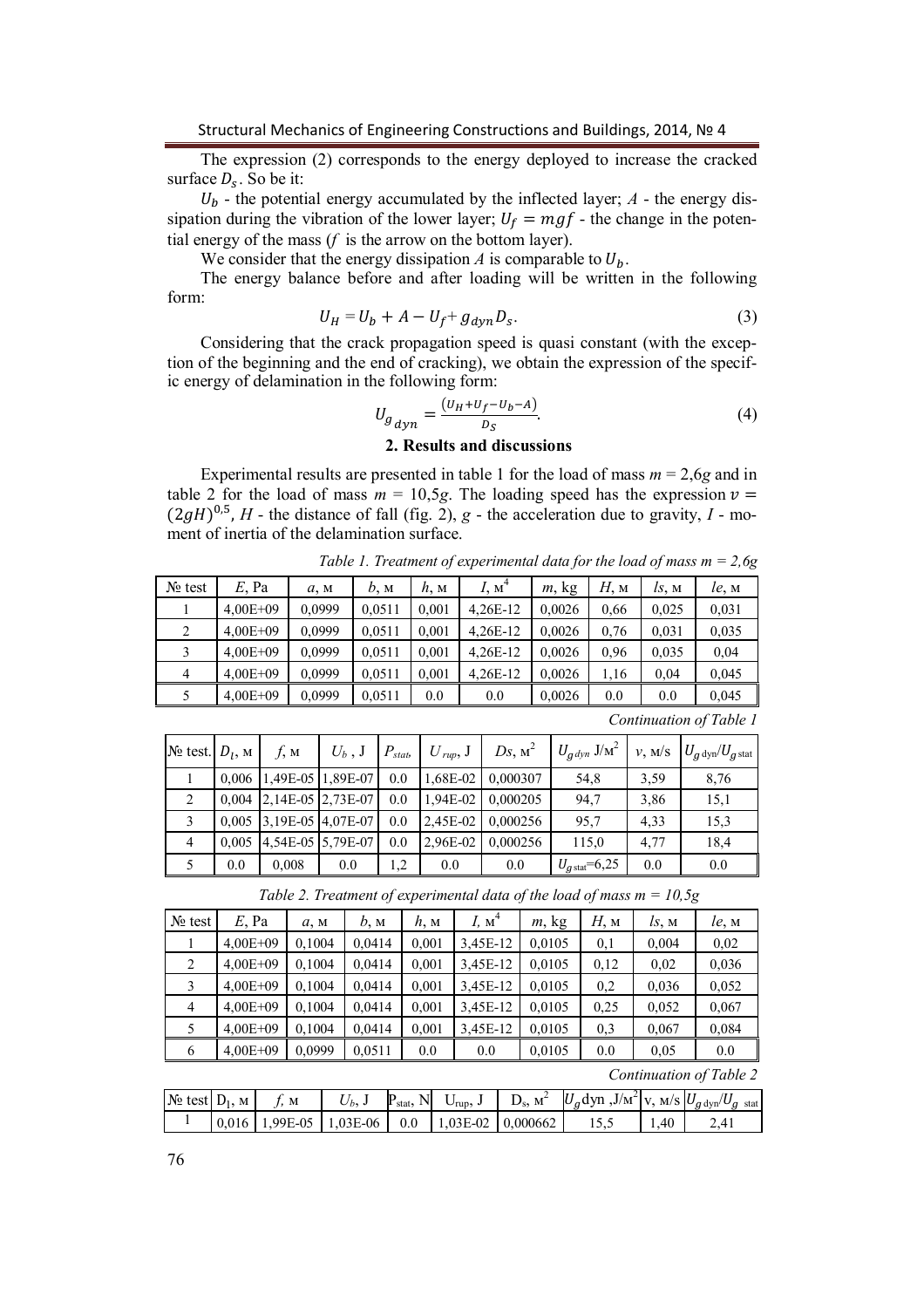| ∠ |       | $0.016$ 1.16E-04 | 5.98E-06 | 0.0 | 1.24E-02 | 0.000662 | 18,6             | 1.53 | 2,89   |
|---|-------|------------------|----------|-----|----------|----------|------------------|------|--------|
|   |       | 0,016 3,50E-04   | 1,80E-05 | 0.0 | 2,06E-02 | 0.000662 | 31,1             | 1.98 | 4,82   |
| 4 | 0.015 | 7,48E-04         | 3,85E-05 | 0.0 | 2.58E-02 | 0.000621 | 41,5             | 2.21 | 6.43   |
|   | 0.017 | 1.47E-03         | 7.59E-05 | 0.0 | 3.10E-02 | 0.000704 | 44,0             | 2.42 | 6,8257 |
| O | 0.0   | 0.01             | 0.0      |     | 0.0      | 0.0      | $U_q$ stat =6,45 | 0.0  | 0.0    |

Structural Mechanics of Engineering Constructions and Buildings, 2014, № 4

In the last line of tables are shown results of static tests. The coefficient of variation for such tests does not exceed 15%. As it is shown in these tables, the dynamic work of rupture is higher than the value of the static work and depends largely on the speed of impact of load, its mass and energy accumulated at the time of the impact. Thus, for a dynamic test, the fracture energy is function of the speed and impact energy of fall of the load.

$$
U_{g}U_{g} = U_{g} + E(m, v, U),\tag{5}
$$

where  $F$  is a function of correction that can be evaluated as a first approximation by statistical means. In figure 3, it presents the relationship between the fracture energy and the energy of falling of the load at the time of the impact.



Energy of the firing pin x 100, J

Fig. 3. Diagram specific energy of breaking - energy of the firing pin

Two cases are studied: a load of mass  $m = 2.6g$  and  $m = 10.5g$ . For the same energy accumulated by the firing pins, loading by the small mass leads to a higher of the fracture energy value which is correlated with the speed of the firing pin at load time. As a first approximation we can consider that the relationship between the fracture energy and the energy of the firing pin is quasi nonlinear. This is valid both for the small charge for the great (fig. 3). The relationship between the fracture energy and the loading speed is presented in figure 4. The static value of the fracture energy corresponds to the speed zero. To the right of the same figure was the results of the firing pin of mass  $m = 10,5g$ ; top those of mass  $m = 2,6g$ . Regarding the small mass, the energy is more important (fig. 3). It should be noted that at each point in the chart, the energy of the firing pin is different. Example 1<br>
Example 2<br>
Example 2<br>
USBN 0<br>
CONFIGURE 2<br>
USBN 0<br>
CONFIGURE 2<br>
Energy of the firing pi<br>
Fig. 3. Diagram specific energy of break<br>
Two cases are studied: a load of mass *m*<br>
energy accumulated by the firing pin

As seen (fig. 4) the experimental data are approximated by a quadratic function satisfactorily. Visibly, in an acceptable interval (slow loading) results for the large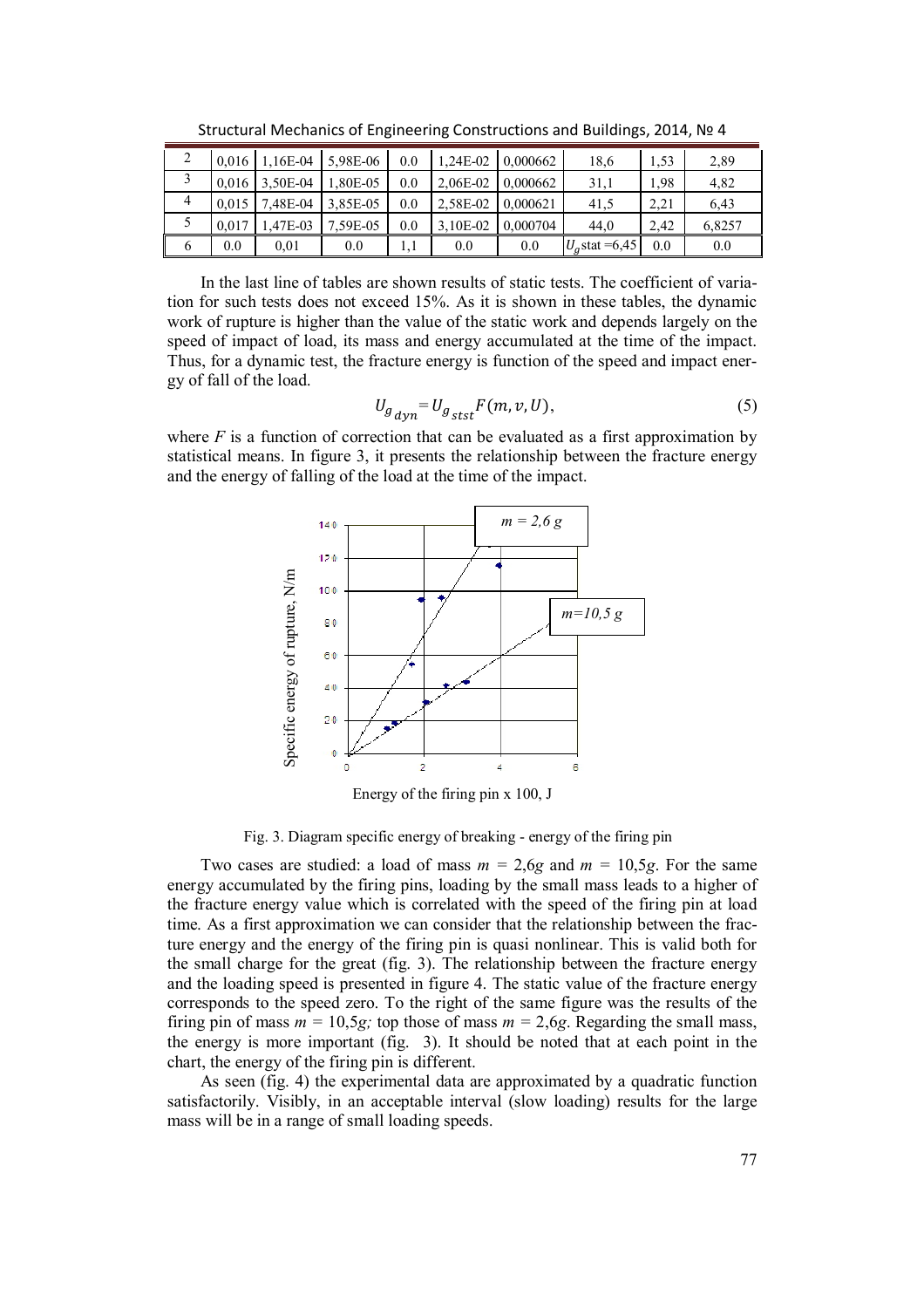Energy thresholds necessary for the evolution of cracking are presented in figures 5 and 6. Figure 5 corresponds to the mass *m=2,6g* while that figure 6 corresponds to the mass *m=10,5g*. To evolve the crack, it will take the firing pin's small mass accumulation of largest energy need more large mass.



Fig. 5. Energy necessary to the evolution of the crack  $(m = 2.6g)$